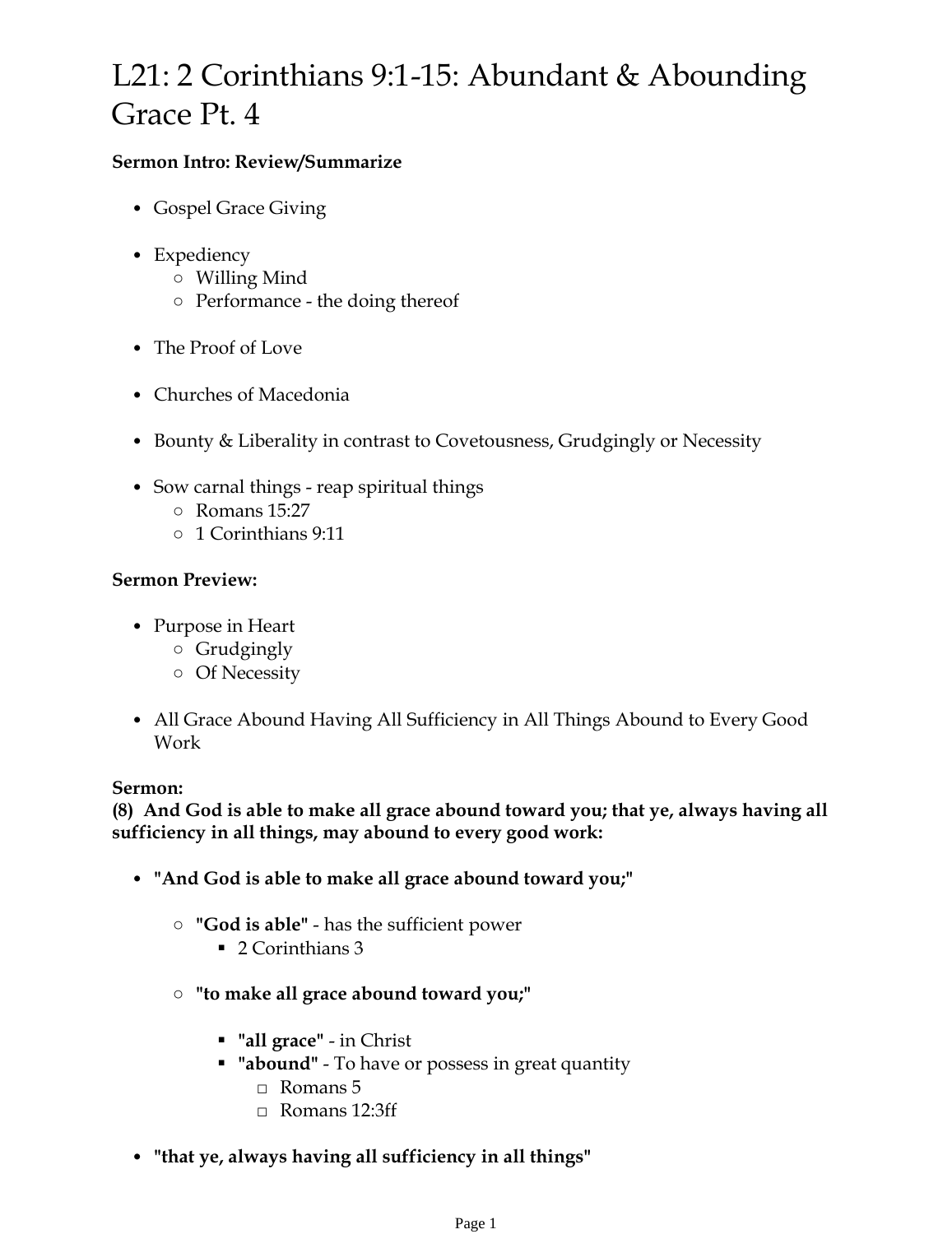- **"that ye"** purpose for God making all grace abound toward them
- **"always having all sufficiency in all things"**
	- 2 Corinthians 3:3ff new testament "spiritual things"
	- **"always having"** by God's abundant grace we have sufficiency in all things
		- □ Perpetual provision
	- **"all sufficiency"** Qualification for any purpose; Competence; adequate substance or means
	- **"in all things"** we have abundant and abounding grace that provides us the necessary means for God's purposes
- **"may abound to every good work:"**
	- The final step this abundant and abounding grace is toward us; the description and purpose of it is to provide us sufficiency in God's sight to fulfill His purposes "in all things"; culminating in our active participation of its exercise to work in life and abound to every good work
	- Romans 8:28; 1 Cor. 13; 2 Cor. 3; Eph. 4; 2 Tim. 3:16; Titus 2 & 3

**(9) (As it is written, He hath dispersed abroad; he hath given to the poor: his righteousness remaineth for ever.**

**(10) Now he that ministereth seed to the sower both minister bread for your food, and multiply your seed sown, and increase the fruits of your righteousness;)**

- Psalm 112:1-10
	- Psalm about wealth and riches spiritually that will endure forever
	- Romans 6:22 "fruit unto holiness"
	- **"He hath dispersed abroad"** to distribute
		- He sows
	- **"given to the poor"** the root is much more than just giving money to the poor although it includes that
		- The nature of how he sows
		- Gospel, grace thinking, giving
		- Romans 12:3 Php. 2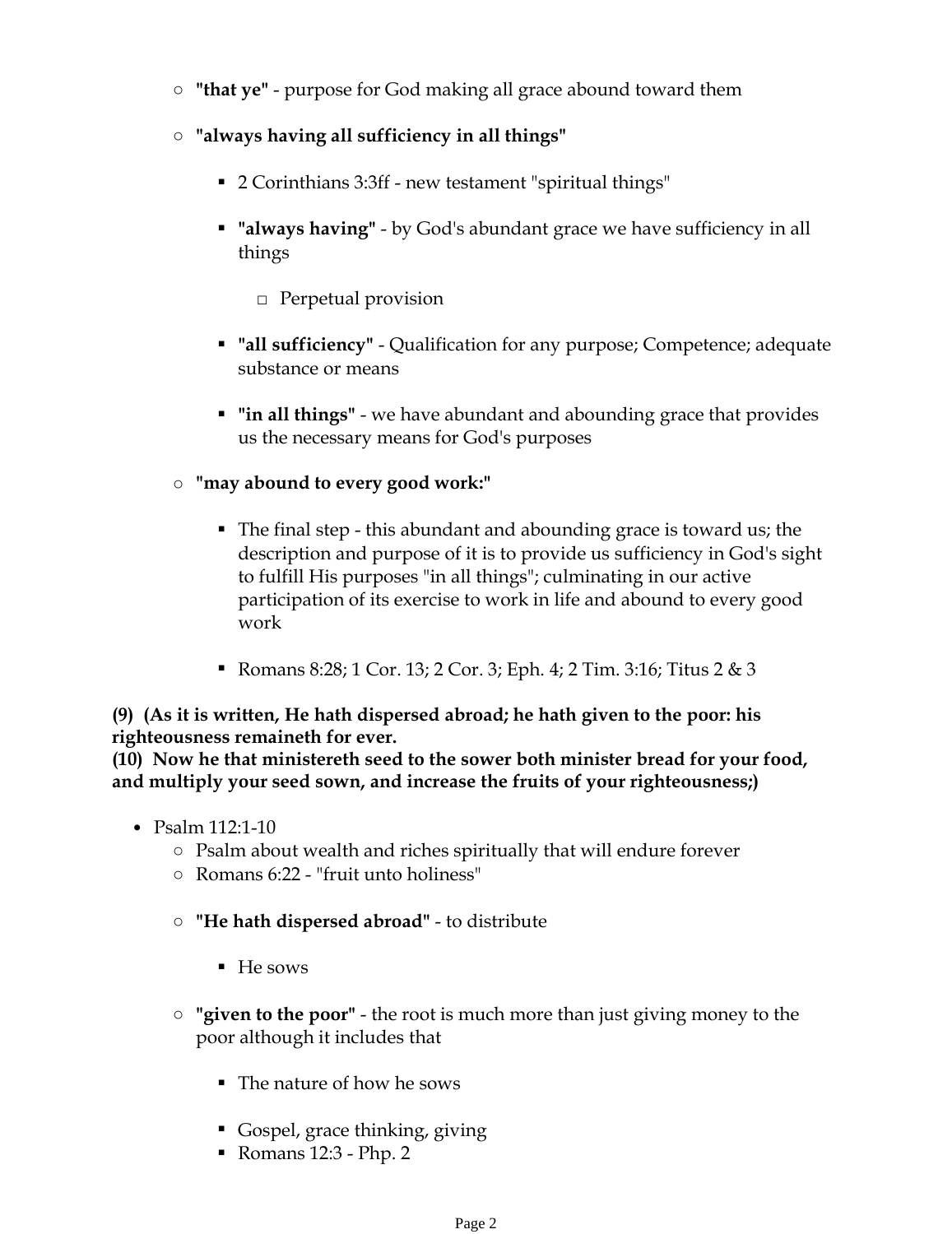- James 2; 1 Peter 1
- **"his righteousness remaineth for ever."**
	- He reaps

## • **"Now he that ministereth seed to the sower both minister bread for your food"**

○ The seed minister and the sower both minister: (2 Cor. 6:1)

### ▪ **"bread for your food"**

- □ No seed, no sowing, no personal food
- $\Box$  the glory goes to the seed giver, as well as, the sower

### ▪ **"and multiply your seed sown"**

- $\Box$  No seed, no sowing, no personal food, no multiplication
- $\Box$  It benefits multiple people bread for not just you, but others
- $\Box$  there is a multiplication in sowing and reaping that is part and parcel of the joy
- **"and increase the fruits of your righteousness;"**
	- $\Box$  Increase is beyond that of multiplication of others benefitting, but rather the replication of the process
		- Provoked others
	- □ No seed, no sowing, no personal food, no multiplication, no increase of fruits of your righteousness
- Matthew 25:14ff

### **(11) Being enriched in every thing to all bountifulness, which causeth through us thanksgiving to God.**

- **"Being enriched in every thing"** 
	- 1 Cor. 1:5
		- 1 Cor. 4:8 2 Cor. 6:10
	- 2 Cor. 8:1-2 (now understand a bit differently)
		- God's grace working in them abounded to liberality, but beyond that, the riches of their liberality.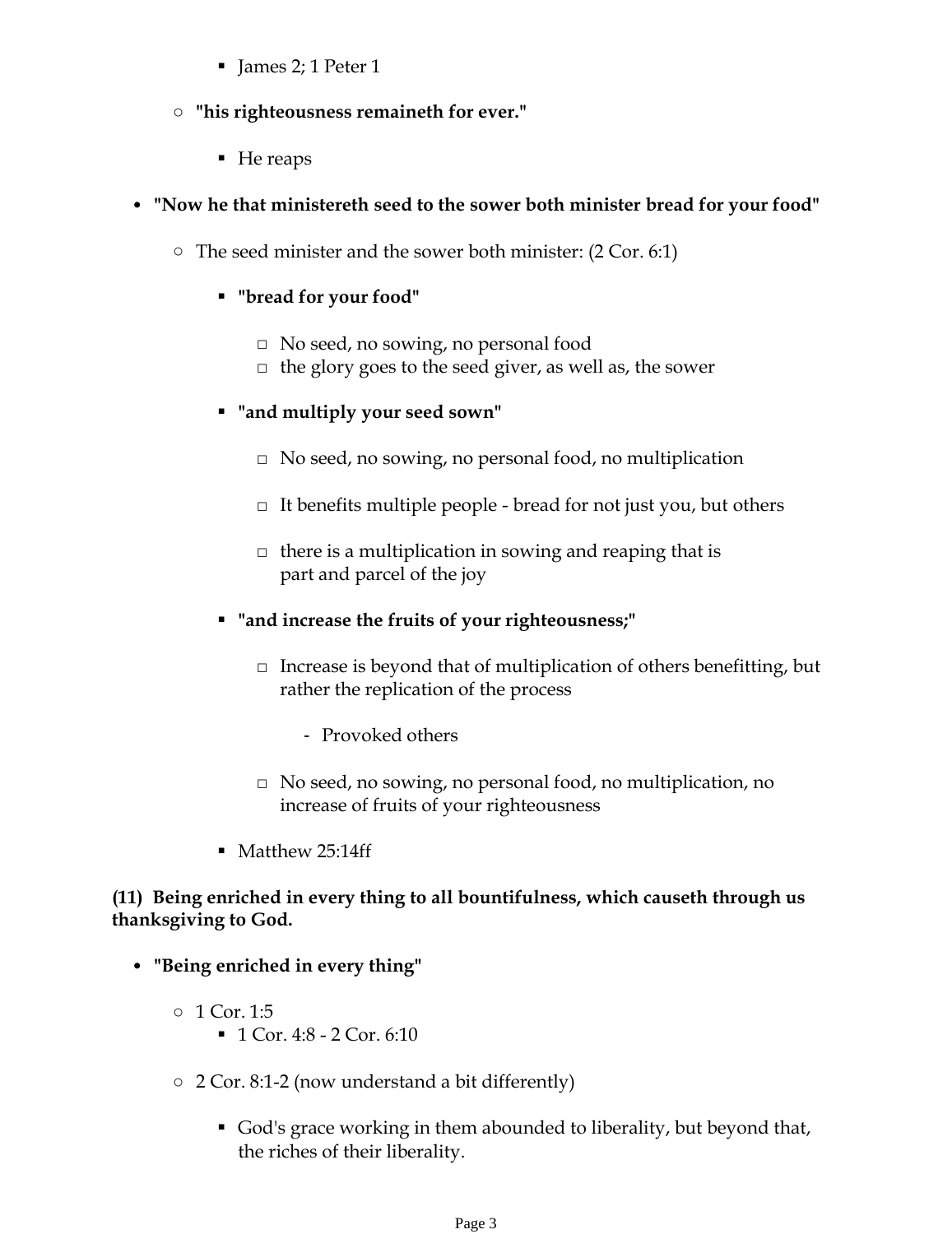- They give now and in the process are getting rich, not simply because this righteousness remains forever, but because they are being changed into the image of Christ.
- **"to all bountifulness" -**
	- Statement of fact that the Corinthians were enriched in every thing to all bountifulness - this is how God has given and this bounty is working in the Corinthians all bountifulness which would include them participating in this "grace also".
- **"which causeth through us thanksgiving to God."**
	- Gratitude and thanksgiving

**(12) For the administration of this service not only supplieth the want of the saints, but is abundant also by many thanksgivings unto God;**

- **"for the administration of this service not only supplieth the want of the saints"**
	- The main purpose, but there is a multiplication of the seed
- **"but is abundant also by many thanksgivings unto God:"**
	- Expression of gratitude; an acknowledgment made to express a sense of favor or kindness received.
		- Other not thankful Matthew 25 parable

**(13) Whiles by the experiment of this ministration they glorify God for your professed subjection unto the gospel of Christ, and for your liberal distribution unto them, and unto all men;**

- **"while by the experiment of this ministration they glorify God"**
	- Thanksgivings glorify God 1 The. 5:18
- **"for your professed subjection unto the gospel of Christ"**
	- Professing godliness (1 Tim. 2; 6:11-12)
- **"and for your liberal distribution unto them, and unto all men;"**
	- Abundant and abounding grace
	- Multiply